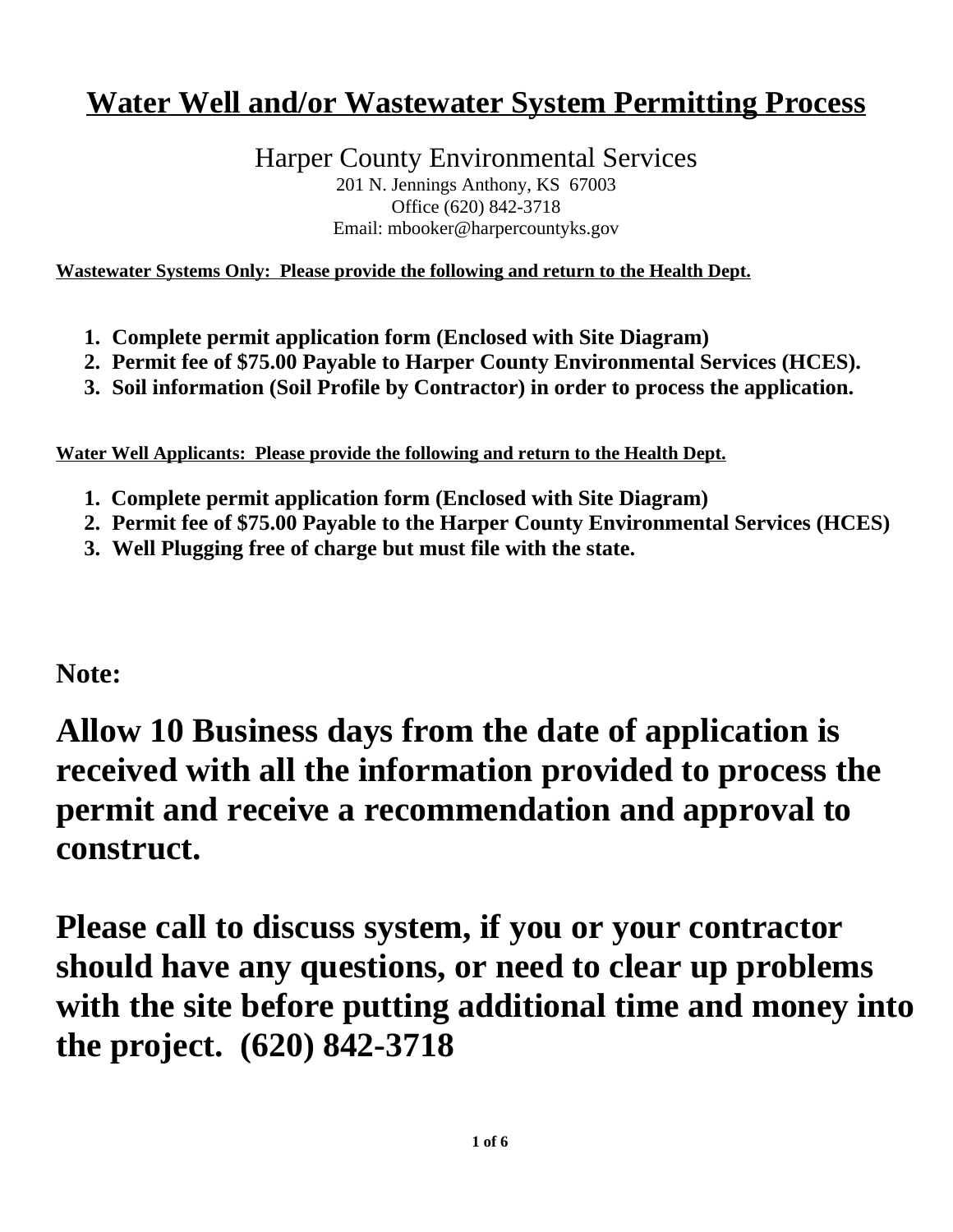## **Water Well and/or Onsite Wastewater System Permit Application**

| Name: Situs Address: Situs Address:                                                                                                                                                                                                                                                                                                                                                                                                                                                                                                                                                                                                                                                                                          |                                                                                       |
|------------------------------------------------------------------------------------------------------------------------------------------------------------------------------------------------------------------------------------------------------------------------------------------------------------------------------------------------------------------------------------------------------------------------------------------------------------------------------------------------------------------------------------------------------------------------------------------------------------------------------------------------------------------------------------------------------------------------------|---------------------------------------------------------------------------------------|
| (if different than Situs Address)<br>Phone: $\begin{pmatrix} 1 & 1 \\ 1 & 1 \end{pmatrix}$                                                                                                                                                                                                                                                                                                                                                                                                                                                                                                                                                                                                                                   | $City:$ $Zip:$                                                                        |
| Legal: 1/4 1/4 Sec, Twp, Range, Acres,                                                                                                                                                                                                                                                                                                                                                                                                                                                                                                                                                                                                                                                                                       |                                                                                       |
| <b>Wastewater System</b><br><b>Water Well</b><br>Construct new / Add on<br>$\vert$ Repair / replace $\Box$ Cost Share                                                                                                                                                                                                                                                                                                                                                                                                                                                                                                                                                                                                        | Construct new Plugging (free of charge)<br>Repair / replace $\Box$ Cost Share _______ |
| <b>Use:</b> $\Box$ Residence Rental Daycare Business Commercial Other                                                                                                                                                                                                                                                                                                                                                                                                                                                                                                                                                                                                                                                        |                                                                                       |
| <b>Sizing:</b> $\frac{4}{5}$ # of Bedrooms $\frac{4}{5}$ # of Bathrooms $\frac{4}{5}$ # of Residents                                                                                                                                                                                                                                                                                                                                                                                                                                                                                                                                                                                                                         |                                                                                       |
| <b>Water source:</b> $\Box$ Water well Rural water City water Other Cultum Unknown                                                                                                                                                                                                                                                                                                                                                                                                                                                                                                                                                                                                                                           |                                                                                       |
| <b>Waste water:</b> $\Box$ Chambers $\Box$ Rock & pipe $\Box$ Lagoon $\Box$ Surface discharge $\Box$ Unknown                                                                                                                                                                                                                                                                                                                                                                                                                                                                                                                                                                                                                 |                                                                                       |
| <b>Does all household water enter system?</b> $\vert \vert$ <b>Y</b> es $\vert \vert$ No = $\vert \vert$ Dishwasher $\vert \vert$ Laundry                                                                                                                                                                                                                                                                                                                                                                                                                                                                                                                                                                                    |                                                                                       |
| <b>Tank:</b> $\Box$ 500 gal $\Box$ 1000 gal $\Box$ 1250 gal $\Box$ 1500 gal $\Box$ Unknown                                                                                                                                                                                                                                                                                                                                                                                                                                                                                                                                                                                                                                   |                                                                                       |
| <b>Construction:</b>   Concrete $\Box$ Poly $\Box$ Steel $\Box$ Unknown                                                                                                                                                                                                                                                                                                                                                                                                                                                                                                                                                                                                                                                      |                                                                                       |
| <b>Age:</b> $\Box$ 1-10 yrs $\Box$ 10-25 yrs $\Box$ 26+ yrs $\Box$ Unknown                                                                                                                                                                                                                                                                                                                                                                                                                                                                                                                                                                                                                                                   |                                                                                       |
| <b>Last pumped:</b> $\Box$ $\Box$ 0-3 yrs $\Box$ 4-10 yrs $\Box$ 11-25 yrs $\Box$ 26-50 yrs $\Box$ Never $\Box$ Unknown                                                                                                                                                                                                                                                                                                                                                                                                                                                                                                                                                                                                      |                                                                                       |
| <b>Appliances</b>   Dishwasher Softener Disposal Sump pump R.O. Unit                                                                                                                                                                                                                                                                                                                                                                                                                                                                                                                                                                                                                                                         |                                                                                       |
| <b>Public Service connections closer than 400 ft:</b> $\Box$ Sewer $\Box$ Water $\Box$ None                                                                                                                                                                                                                                                                                                                                                                                                                                                                                                                                                                                                                                  |                                                                                       |
| <b>Surface water closer than 200 ft:</b> $\Box$ <b>No</b> $\Box$ Lake $\Box$ Stream $\Box$ Pond $\Box$ Seasonal drainage                                                                                                                                                                                                                                                                                                                                                                                                                                                                                                                                                                                                     |                                                                                       |
| <b>Rock closer than 6 ft down:</b> $ $   Yes $\Box$ No $\Box$ Unknown                                                                                                                                                                                                                                                                                                                                                                                                                                                                                                                                                                                                                                                        |                                                                                       |
| <b>Water closer than 4 ft down:</b> $\vert \vert$ Yes $\vert \vert$ No $\vert \vert$ Unknown                                                                                                                                                                                                                                                                                                                                                                                                                                                                                                                                                                                                                                 |                                                                                       |
| Water wells present: $\Box$ None $\Box$ One $\Box$ Two $\Box$ Unknown                                                                                                                                                                                                                                                                                                                                                                                                                                                                                                                                                                                                                                                        |                                                                                       |
|                                                                                                                                                                                                                                                                                                                                                                                                                                                                                                                                                                                                                                                                                                                              |                                                                                       |
| 1. Contact the inspector 620-842-3718 to schedule a final inspection before covering the system and/or placing in service.<br>2. Construction cannot begin without prior approval, per county and state sanitary codes.<br>3. The applicant is required to maintain this system in accordance with county and state sanitation codes.<br>4. It is the applicant's responsibility to notify all area utilities prior to breaking ground: 1-800-DIG-SAFE.<br>5. The Operation Permit does not guarantee written or implied proper function of system for any time in the future.<br>Natural conditions and use vary on system performance and longevity.<br>Permission is granted onto property for the purpose of inspection. |                                                                                       |
|                                                                                                                                                                                                                                                                                                                                                                                                                                                                                                                                                                                                                                                                                                                              |                                                                                       |

| Office use: Amount due \$75.00 | Paid \$ | ~heck# | Permit # |
|--------------------------------|---------|--------|----------|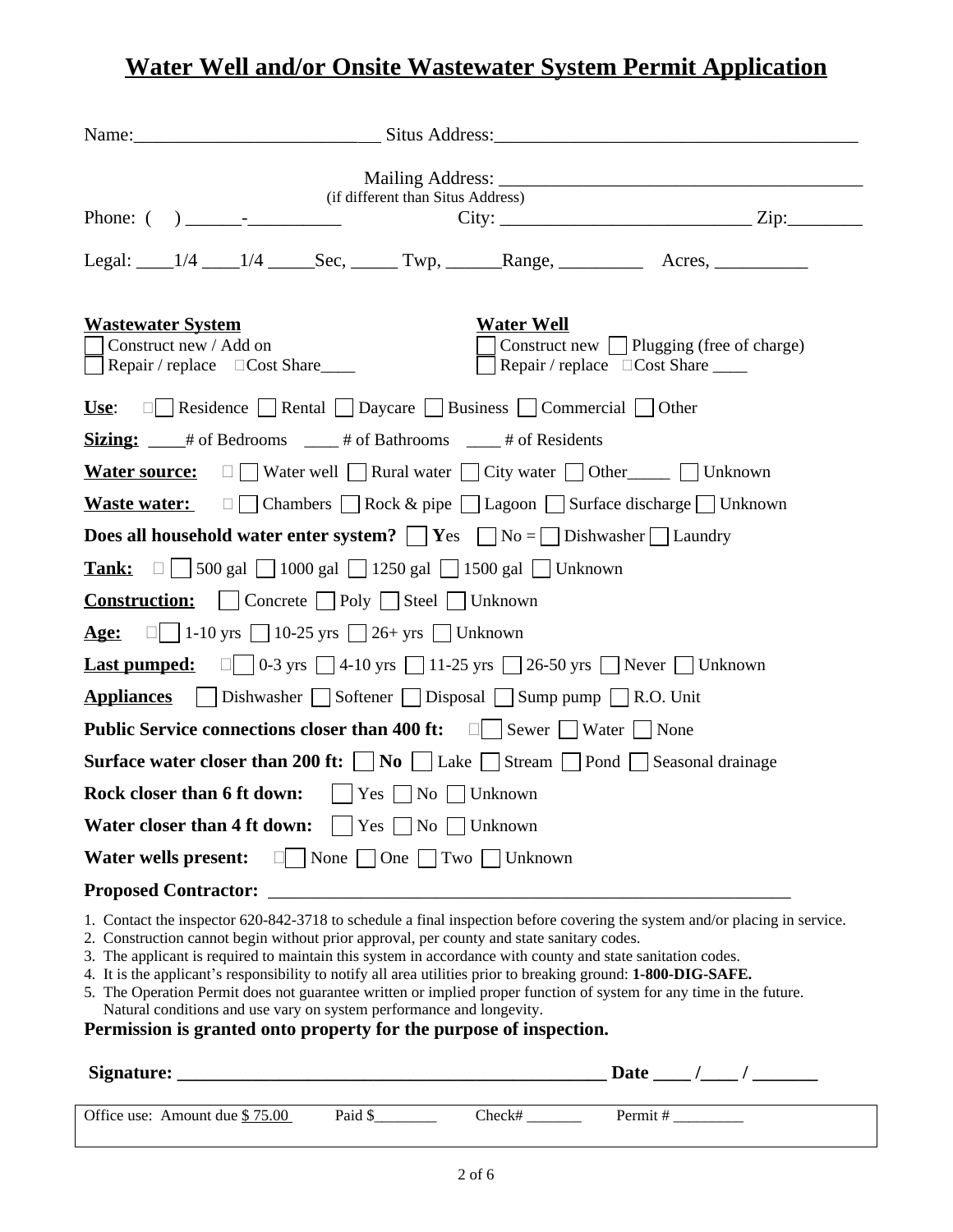#### **LOCATE IN FEET -N-Existing and Proposed**

Property Lines Houses Out buildings **Structures** Surface water Drainage Areas Water Wells Fuel Storage Feed Lots **Utilities** Easements Ground Slope

**FOR OFFICE USE ONLY**

#### **HP COUNTY MINIMUM STANDARDS AND RECOMMENDATIONS**

## **LOADING RATE ESTABLISHED BY**: EASEMENTS NEEDED: \_\_\_\_ YES \_\_\_ PENDING \_\_\_\_ SOIL PROFILE VARIANCE NEEDED: \_\_\_\_ YES \_\_\_ PENDING LESSEN NOTICE<br>SCS SOIL SURVEY MAINTENANCE AGREEMENT: \_\_\_\_YES \_\_\_\_\_ PENDING Soil Class \_\_\_\_\_\_\_\_\_\_\_\_\_\_\_\_\_\_\_\_\_\_\_\_\_ \_\_\_\_ 4-2 Approved Septic tank \_\_\_\_\_\_ Gal. Localism Rew Loading Existing if Pumped and Cert.<br>Aerobic Treatment Unit Absorption Area: \_\_\_\_\_\_\_\_\_\_\_\_\_sq. ft. \_\_\_\_ Aerobic Treatment Unit \_\_\_\_ Septic Filter \_\_\_\_ Riser / Approved Lid **EFFLUENT DISOSAL SYSTEM: \_\_\_\_** Cleanouts Every 100 ft.

- Chambers Units Lift station and pump Pending<br>
Rock and pipe laterals Liner: Lift Station and pump Pending<br>
Liner: Liner: Native Compacted if 50
	-
- $\frac{1}{\sqrt{2\pi}}$  Pressure dosing  $\frac{1}{\sqrt{2\pi}}$  Drip  $\frac{1}{\sqrt{2\pi}}$  Ft.
- Lagoon M: \_\_\_\_\_\_\_<br>
Other **WATER WELL:**<br>
Proposed Loc
- 
- \_\_\_\_ D-Box \_\_\_ Manifold \_\_\_ Splitter valve
- 
- 
- Liner: \_\_\_\_\_ Native Compacted if 50% Clay

- \_\_Proposed Location approved to construct
- \_\_\_ Old well properly abandoned and plugged
- \_\_\_ WWC-5 and Plugging log copies filed

**Comments: Call to schedule an inspection before work is started.**

 Maintain all state and county code requirements as per **County Sanitation Code** and **KDHE Bulletin 4-2,** Wastewater and /or **Article 30** Water Well Construction Standards. **Refer to attached sheets for additional requirements to this approval**

Permit valid for 24 months past approval date.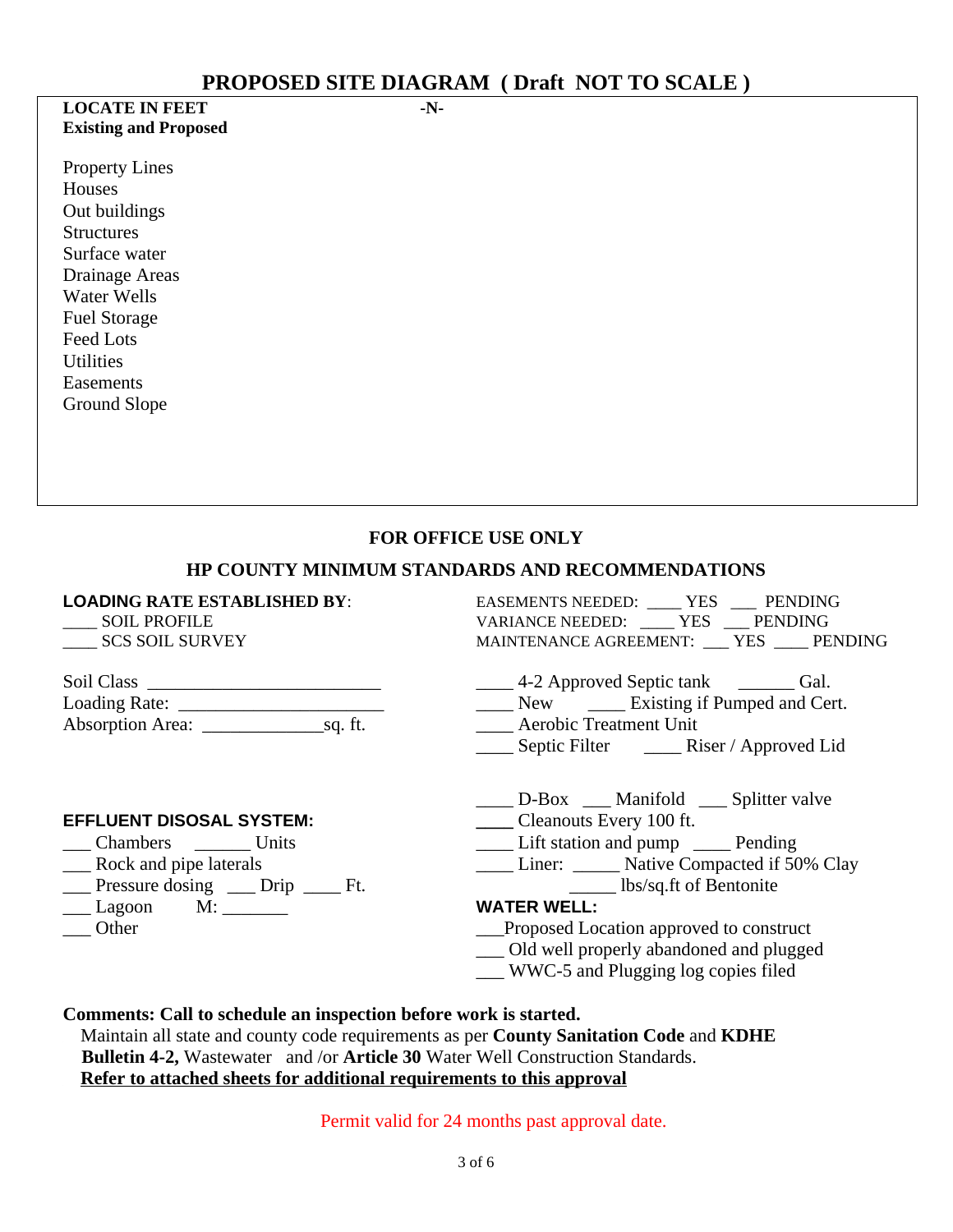## **FLOOD PLAIN VERIFICATION**

| <b>FLOOD PLAIN VERIFICATION</b>                                   |                                                                                                                                                                                                 |  |
|-------------------------------------------------------------------|-------------------------------------------------------------------------------------------------------------------------------------------------------------------------------------------------|--|
|                                                                   |                                                                                                                                                                                                 |  |
|                                                                   |                                                                                                                                                                                                 |  |
|                                                                   | Flood Plain Administrator                                                                                                                                                                       |  |
| <b>ENVIRONMENTAL PERMIT</b>                                       |                                                                                                                                                                                                 |  |
|                                                                   | Environmental Permit/Occupancy Certificate fee received: Date___________________                                                                                                                |  |
|                                                                   |                                                                                                                                                                                                 |  |
|                                                                   | Date<br>(Conditions of Approval) (Reasons for not approving): [19] (Conditions of Approval)                                                                                                     |  |
|                                                                   |                                                                                                                                                                                                 |  |
|                                                                   |                                                                                                                                                                                                 |  |
| CC: Applicant<br>Zoning Administrator<br>Floodplain Administrator |                                                                                                                                                                                                 |  |
| <b>OCCUPANCY CERTIFICATE</b>                                      |                                                                                                                                                                                                 |  |
|                                                                   | All the foregoing applicable items in the application were field inspected on _____________________ and the<br>premises are hereby approved for the above stated structure (s) and/or uses (s). |  |
| Date                                                              |                                                                                                                                                                                                 |  |
|                                                                   |                                                                                                                                                                                                 |  |
| CC: Applicant<br><b>County Appraiser's Office</b>                 |                                                                                                                                                                                                 |  |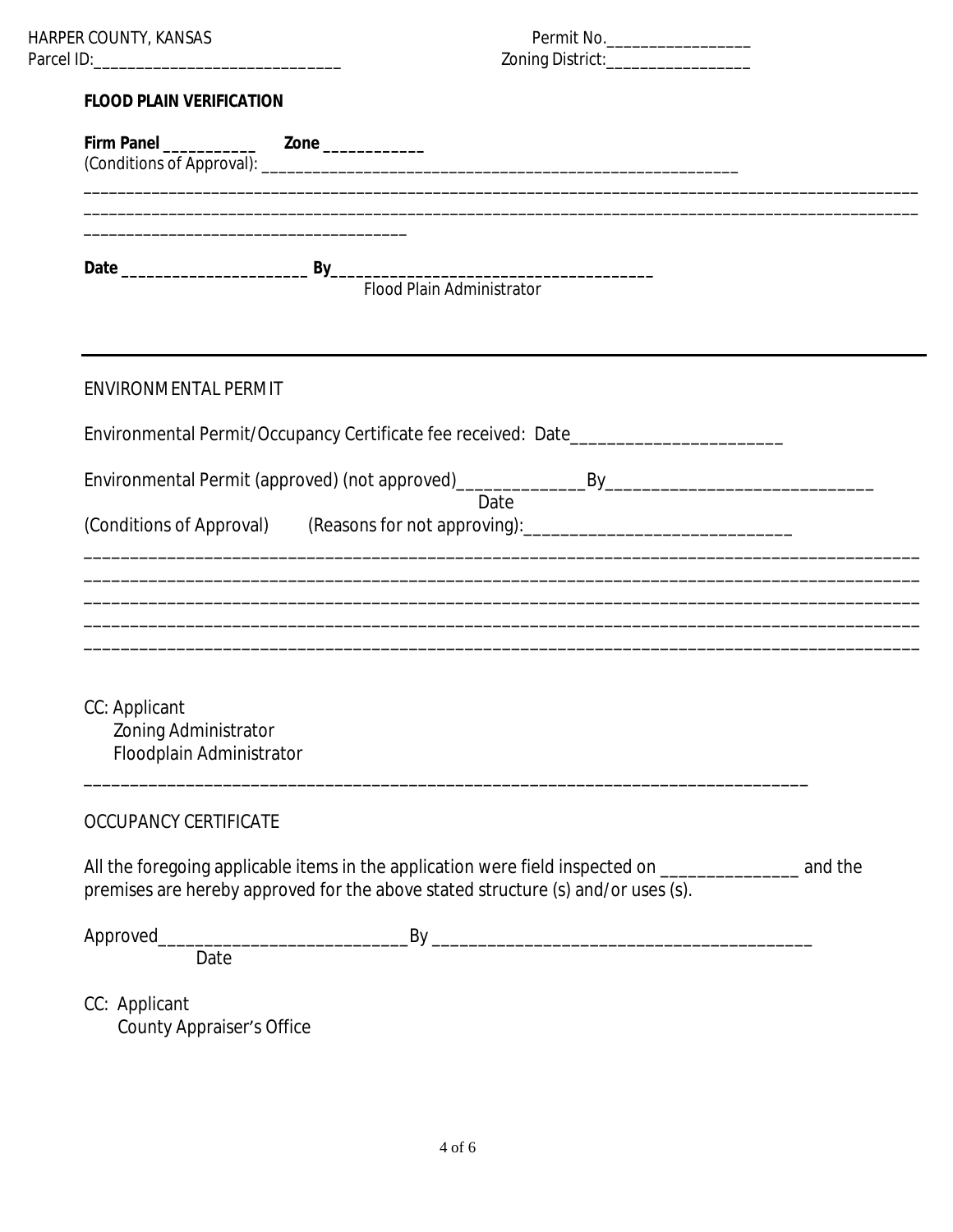# **County Horizontal Separation Distances**

**Per Harper County Sanitation Code and KDHE Bulletin 4-2, March 1997**

## **Water Well To:**

| Septic Tanks Not 4-2 Approved                                               | 100 Feet   |
|-----------------------------------------------------------------------------|------------|
| Sewer Lines Not Watertight                                                  | 100 Feet   |
| <b>Absorption Fields</b>                                                    | 100 Feet   |
| <b>Pit Privies</b>                                                          | 100 Feet   |
| <b>Animal Pens or Manure Piles</b>                                          | 100 Feet   |
| <b>Public Water Supply Wells</b>                                            | 100 Feet   |
| Water Tight Sewer Lines                                                     | 50 Feet    |
| Fertilizer, Fuel, Pesticides, other Chemical Storage                        | 50 Feet    |
| Surface Water, Streams, Lakes, and Drainage areas                           | Feet<br>50 |
| Potential Pollution Sources or Contamination or as Determined by Sanitarian | 50 Feet    |
| <b>Property Lines</b>                                                       | 25 Feet    |

### **Waste Water Systems:**

| <b>Public Sewage System Connection</b>      |    | 400 Feet |
|---------------------------------------------|----|----------|
| <b>Property Lines</b>                       |    | 50 Feet  |
| Surface Water or Drainage Area              |    | 50 Feet  |
| Septic Tank to Building Foundation          |    | 10 Feet  |
| Soil Absorption Area to Building Foundation | 20 | Feet     |

## **Wastewater Lagoons:**

| Water Wells                | 100 Feet |
|----------------------------|----------|
| <b>Property Lines</b>      | 50 Feet  |
| <b>Dwelling Foundation</b> | 50 Feet  |

## **Lot Size Requirements: (excluding buildings and structures)**

| Soil Absorption System | 1 Acre  |
|------------------------|---------|
| Water Wells            | 1 Acre  |
| Wastewater Lagoon      | 3 Acres |

**Note:** Local Zoning Regulations May Require Greater Separation Distances or Lot Sizes. When lot dimension, topography, or soil condition makes maintaining the separation distances unfeasible a filed variance, agreement or easement may be required per request.